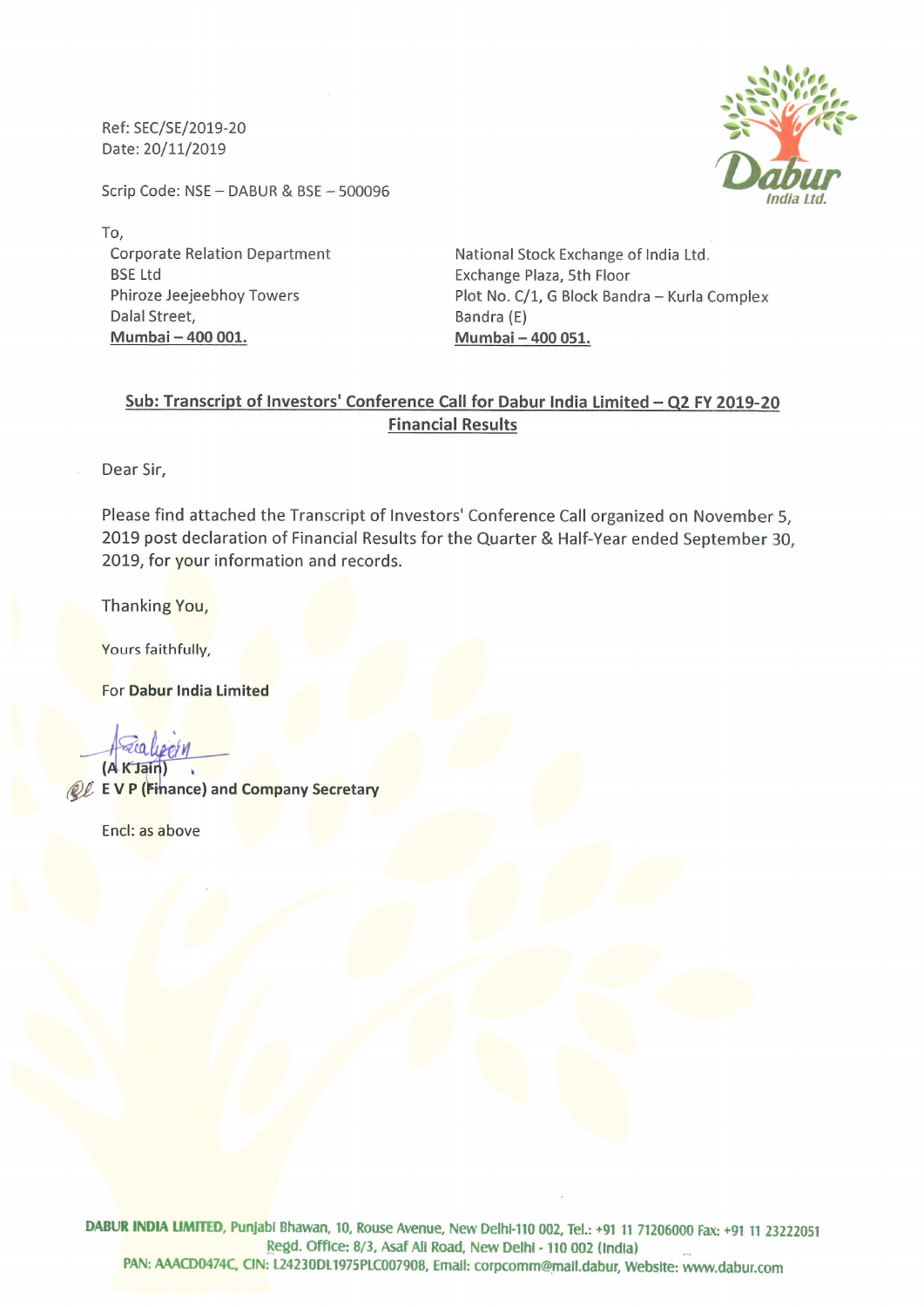

# "Dabur India Limited Q2 FY'20 Results Investor Conference Call"

# **November 05, 2019**

**MANAGEMENT:** 

**MR. MOHIT MALHOTRA - CHIEF EXECUTIVE OFFICER MR. LALIT MALIK - CHIEF FINANCIAL OFFICER MR. ASHOK JAIN - EVP(FINANCE) & COMPANY SECRETARY) MR. ANKUSH JAIN - HEAD (FINANCIAL PLANNING & ANALYSIS) MS. GAGAN AHLUWALIA - SR. GENERAL MANAGER (CORPORATE AFFAIRS)**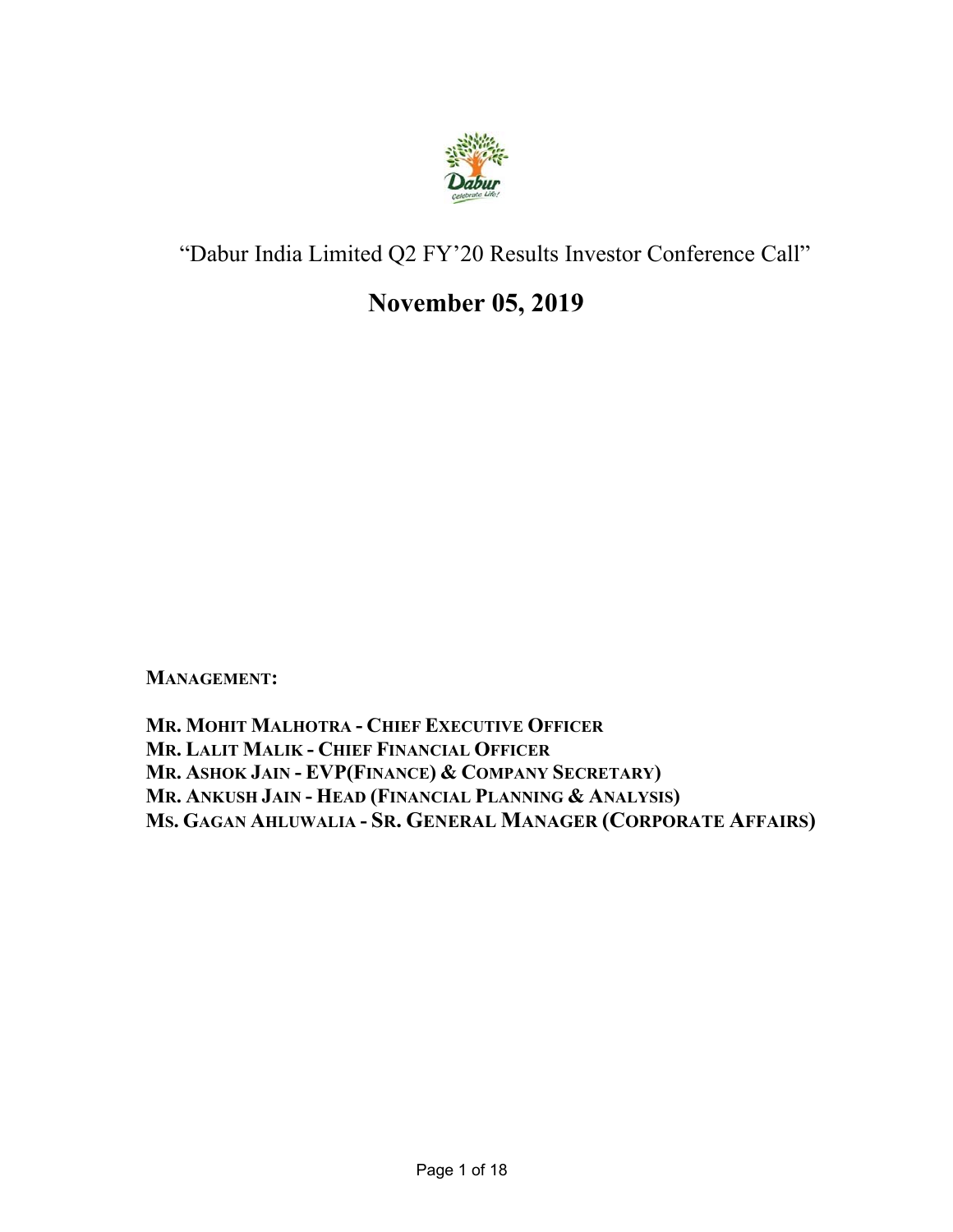

**Gagan Ahluwalia:** Good afternoon, ladies and gentlemen. On behalf of the Management of Dabur India Limited, I welcome you to this Conference Call pertaining to the Results for the Quarter-Ended 30<sup>th</sup> September 2019.

> Present here with me are Mr. Mohit Malhotra - Chief Executive Officer, Mr. Lalit Malik - Chief Financial Officer, Mr. Ashok Jain - EVP(Finance) & Company Secretary and Mr. Ankush Jain – Head (Financial Planning and Analysis).

> We will start with an overview of the "Company's Performance" by Mr. Malhotra, followed by a "Q&A Session". I now hand over to Mohit. Thank you.

**Mohit Malhotra:** Thank you, Gagan. Good afternoon, ladies and gentlemen. Welcome to Dabur India Limited's Conference Call pertaining to Results for the Quarter-Ended 30<sup>th</sup> September 2019.

> Demand for the FMCG products saw further slowdown during the quarter, with volume growth going down to low single-digits in most categories. Navigating the macro headwinds and liquidity issues in the trade channel, Dabur reported a growth of 4.1% in revenue in the consolidated business. Standalone revenue grew by 4.9%, backed by volume growth of 4.8% in the domestic FMCG business.

> As Foods category saw a deceleration, domestic growth without Foods was at 6.8%, backed by a volume growth of 7.4%.

> Health Care business stayed resilient, growing at 11%. Health Supplements grew by 14.4%, led by a robust growth in Glucose and Chyawanprash.

> Digestives category recorded a growth of 10.2%, driven by a strong performance of Hajmola tablets.

> OTC & Ethical business grew by 6% on back of new product launches, medico-marketing, distribution and visibility enhancement initiatives. A range of single-herb churnas and NatureCare Kabz Over were some of the new product initiatives during the quarter.

> HPC business reported 4.3% growth, impacted by a sharp slowdown in Hair Oil, Oral Care and Skin Care categories. These large staples saw volume growth falling off to flat or negative territory. This impacted our growth in Hair Oil, Oral Care, also we continued to grow ahead of the categories and gain market share across all segments.

> In Oral Care, Red Toothpaste continued to perform well with 9.5% growth. Babool Ayurvedic was launched in the last quarter and is showing promise, as the initial response to the product is very encouraging. Our market share in toothpaste category increased by 66 basis point versus last year.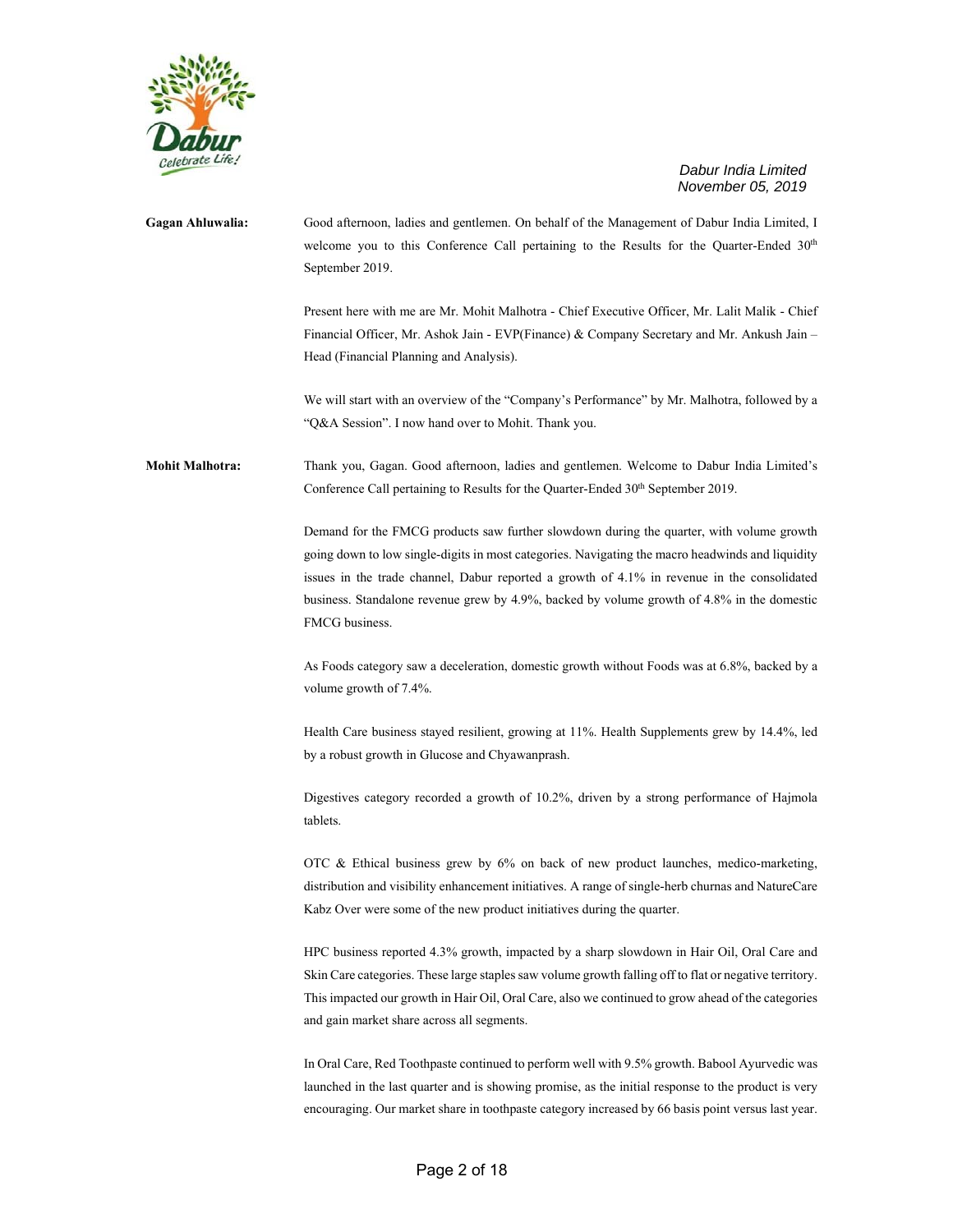

Hair Care reported growth of around 4%, led by double-digit growth in shampoo segment. Dabur Almond Hair Oil, Brahmi Amla, Sarson Amla posted very strong growth. Our market share in Hair Oil segment went up by 30 bps and in shampoo by 65 bps.

Skin Care category was flattish, mainly due to very high base of last year.

Home Care category grew by 7% in this quarter, backed by strong performance of Odomos.

Foods business declined by 5% on account of sharp slowdown in overall juice consumption. The J&N category reported 7.2% decline in volume on account of significant down trading by consumers to low priced alternatives, such as dairy and carbonated drinks. We believe that going forward the category should recover with improvement in consumer sentiment and macro recovery. The J&N category still has a lot of headroom for growth as penetration levels of foodbased beverages in India is very low at a 3 percentage point level. In order to manage the slowdown, we are continuing to launch differentiated value-added products in our Foods portfolio on one hand and increasing our presence in lower price points on the other. Real Fruit ORS, Mixed Berries juice, masala drinks and recently launched Kiwi and Aloe Vera variants are few examples of this. Real Koolerz Mango at Rs. 10 price point, which was introduced in quarter one is also being ramped up. Real ORS, which was just marketed in Northeast, is also being launched in other markets as well. With these initiatives, our market share in J&N category rose to ever highest to 60.5%, an increase of 420 basis points over last year.

With the liquidity situation continuing to remain challenging in general trade, our growth in modern trade and e-commerce was resilient. E-commerce posted a growth of greater than 63%, taking its contribution to 2.2%. Modern trade grew at 6%. We are continuing to expand our direct reach in both urban and rural India. During the quarter, our direct reach increased to 1.18 million outlets and our village coverage expanded by 3,000 villages to touch around 51,000 villages. This indicates the company's intent to continue to invest strongly in its channels and GTM initiatives.

International business reported constant currency growth of 3.2%, mainly impacted by VCTS implementation in Nepal and infiltration issues in Bangladesh. Excluding the SAARC market, the growth was 8.5%, led by a recovery in GCC markets, which reported a growth of 9%. Turkey business posted a strong growth of 54% in constant currency, while Namaste U.S. business reported a good recovery. Operating margins improved in International business by 160 basis points on account of soft commodity price and favorable country mix.

Consolidated operating profit posted a growth of 8.6%, with operating margin seeing an improvement of 91 bps to touch 22.1%, about 40 bps out of which was on account of IndAS 116 changes. Consolidated PAT increased by 7%. An exceptional provision of Rs. 40 crores was made during the quarter on account of impairment of investments because of rating downgrade. Growth in PAT before the exceptional items was 15.1%.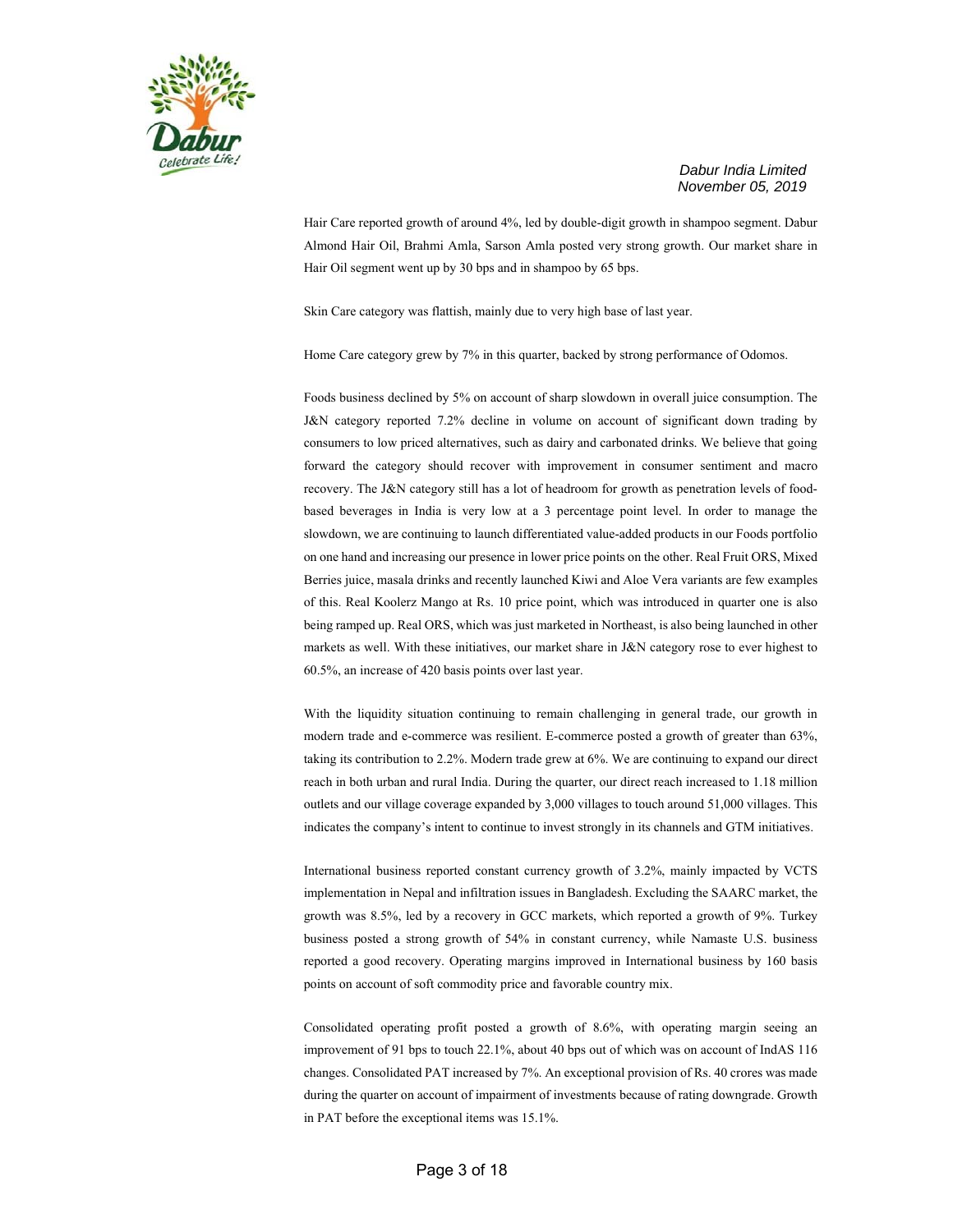

Although the demand situation continues to be stressed, and there are no green shoots visible yet, we are staying the course in terms of our strategy to invest strongly behind our business, expand our distribution footprint in rural and enhance our competitive strength in the marketplace. So far, this has enabled us to grow ahead of our categories and gain market share across our portfolio. We plan to continue on this path and ride out the consumption headwinds while they last.

With this, I open the session to Q&A. Thank you.

#### **Abneesh Roy from Edelweiss**

- **Tushar:** This is Tushar. Sir, my question is, you were facing liquidity crunch in the market, so is there something you are doing specifically to change the situation? Are you extending more credits to your wholesaler, are there any other initiatives taken by the company?
- **Mohit Malhotra:** Tushar, we guys are selectively extending the credit in the marketplace, selective distributors who require a credit, earlier our credit used to be in the range of around six days, which has gone up to a level of around 15 to 20 days also. If you look at our working capital also, that has gone up because of the selective trade extension that we are doing. But we are very selective in terms of credit extension. And we are not changing our credit policy. Credit policy is remaining the same, but exceptional selective credit extensions are happening in the business.
- **Abneesh Roy:** Sir, this is Abneesh here. So my first question is in toothpaste, this quarter your growth and Colgate's growth is quite similar. In the past few quarters for many years we have seen mostly in all quarters your growth has been ahead. I understand Red Toothpaste continues to grow at 10%, but anything you would like to call out that now your growth and Colgate's growth is similar?
- **Mohit Malhotra:** Abneesh, not really. I think Red Toothpaste on the high base is continuously growing at 9.5%. The real true barometer of performance is market share. Our market share continues to surge, we have gained around 66 basis points of market share in the Oral Care category, which is growing at negative 3%. In a category which is minus 3%, growing at 9.5% is pretty creditable. I think the Babool portfolio still needs to revive, while we have launched Babool Ayurvedic and we are seeing a lot of green shoots in the brand as the brand seems pretty promising, but is not really impacting the entire portfolio. So we are in the process of revamping our Babool brand also. And also we are customizing a communication for Meswak and reshaping and revamping our Dabur Herbal Toothpaste also. So it will be stage by stage improvement of the brand that we will continue to do. But I don't see any cause of worry in terms of growth getting muted. We are maintaining the same headroom vis-à-vis the category growth rate. So there is no alarm or there is no cautious there. That being said, competitive intensity has gone up, but we are matching the competitive intensity, both at the trade level and also the consumer offer level because in slowdown environment, consumer is also seeking more value and which is what we guys are providing.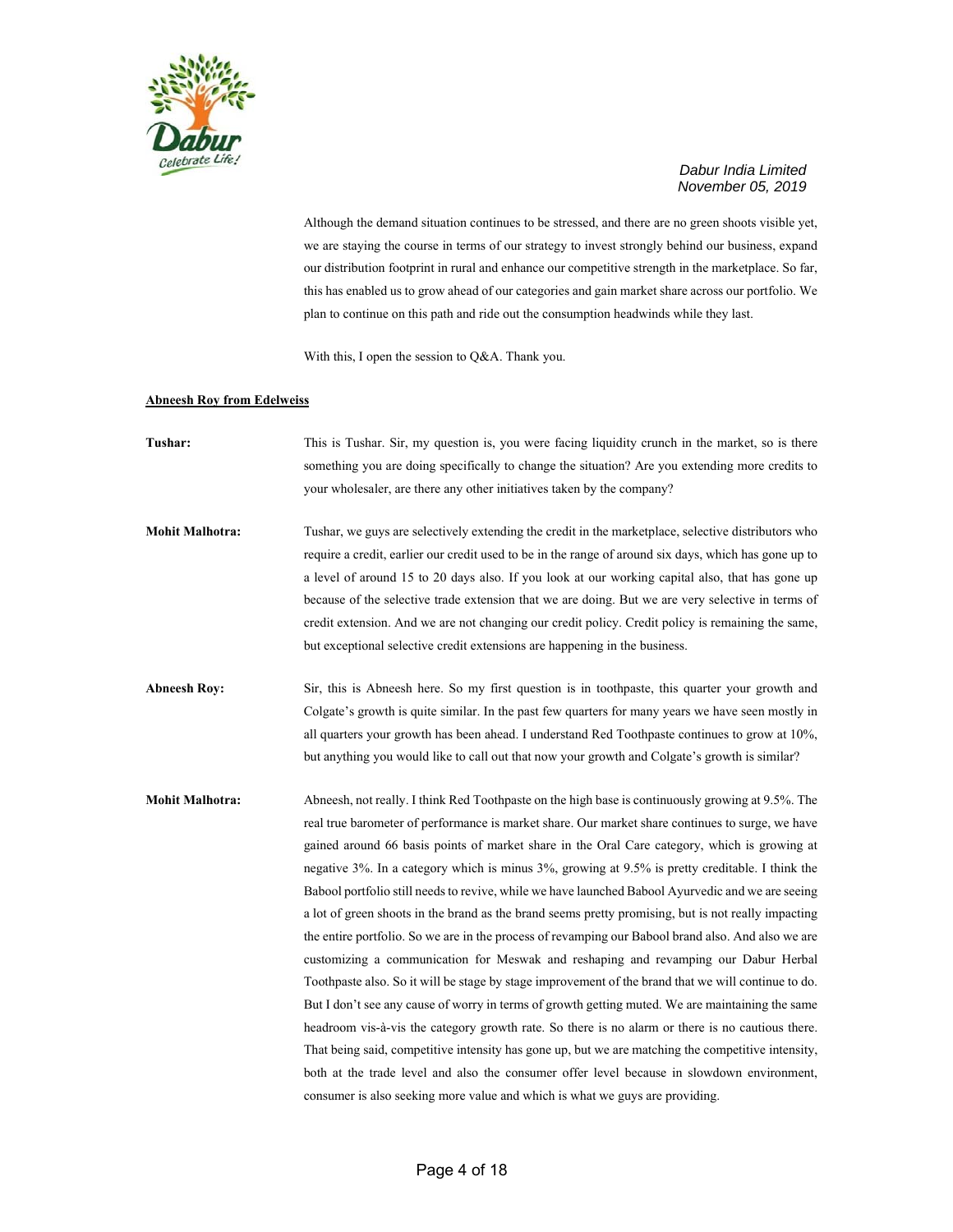

# **Abneesh Roy:** Mohit, my second question is on the fruit juice business. Last three quarters your growth has been quite muted at minus 6, 1.5 and minus 5. If you see Varun Beverages' numbers, they saw 20% organic growth in their business. So is any customer shift happening from fruit juice business to the aerated beverages?

Second is, is this because of the down trading, because most of the aerated beverages will be at a much lower price point, so could you elaborate what's happening? See, market share is fine, but three successive quarters of  $(-6)$ ,  $(-5)$ , 1.5 kind of numbers, market share may not that be that relevant, right?

**Mohit Malhotra:** No, I don't agree with you. I think market share is pretty relevant. We are sitting at all-time high market share of around 60.5%, but then we have gained market share by 420 basis points in juices. That being said, I think Varun Beverages' growth is driven by, you are right, the carbonated beverages. As I told you last time also in the conference calls, we have seen carbonated beverages growing as a market segment of Rs. 24,000 crores is growing at the rate of now high-single-digit that is because of low price points. And there are clear signs in the slowdown of consumer down trading and choosing cheaper drinks. As I told you last time, our juices are Rs. 100 for a liter, whereas the carbonated beverage sits at around Rs. 50 for a liter, and drink and milk-based beverages at around Rs. 35 to Rs. 40 for a liter. So consumers are definitely down trading without paying much heed to health.

> But I think it's a matter of time that we will turn the bend around in the cyclical, as and when the slowdown bottoms out and we see the growth, I think the juice growth will come back again. And like mentioned last time, we are embarking on lot of initiatives to mitigate this kind of slowdown by innovations. And I spoke in my narrative also, we are launching multiple premium variants in juices. We are looking at new format of packaging, which is a PET bottle. We already got into the drink segment, which is Rs. 6,000-odd crores, which is where the growth is also in double-digits and also working on the GTM.

**Abneesh Roy:** Mohit, two follow-ups here. One is in terms of LUPs of your fruit juice business, what is it and where do you see this number from a longer term perspective? And have you seen higher slowdown in rural area because Varun Beverages said, a lot of their expansion has come because of the rural area. Earlier they were not there, electricity has come, and now, obviously, refrigerated cold drinks is finding a lot of consumption. So have you seen bigger slowdown in rural? I understand rural, everything is slowing down, but is there more slowdown in fruit juice business in rural areas?

**Mohit Malhotra:** Right. So LUP business, business potential is huge, because I told you Rs. 6,000-odd crores is drinks category, and majority of the drinks category happens to be in the low unit price point, which is Rs. 10, driven by Frooti and Maaza. So we have got 160 ml juice, which is priced at Rs.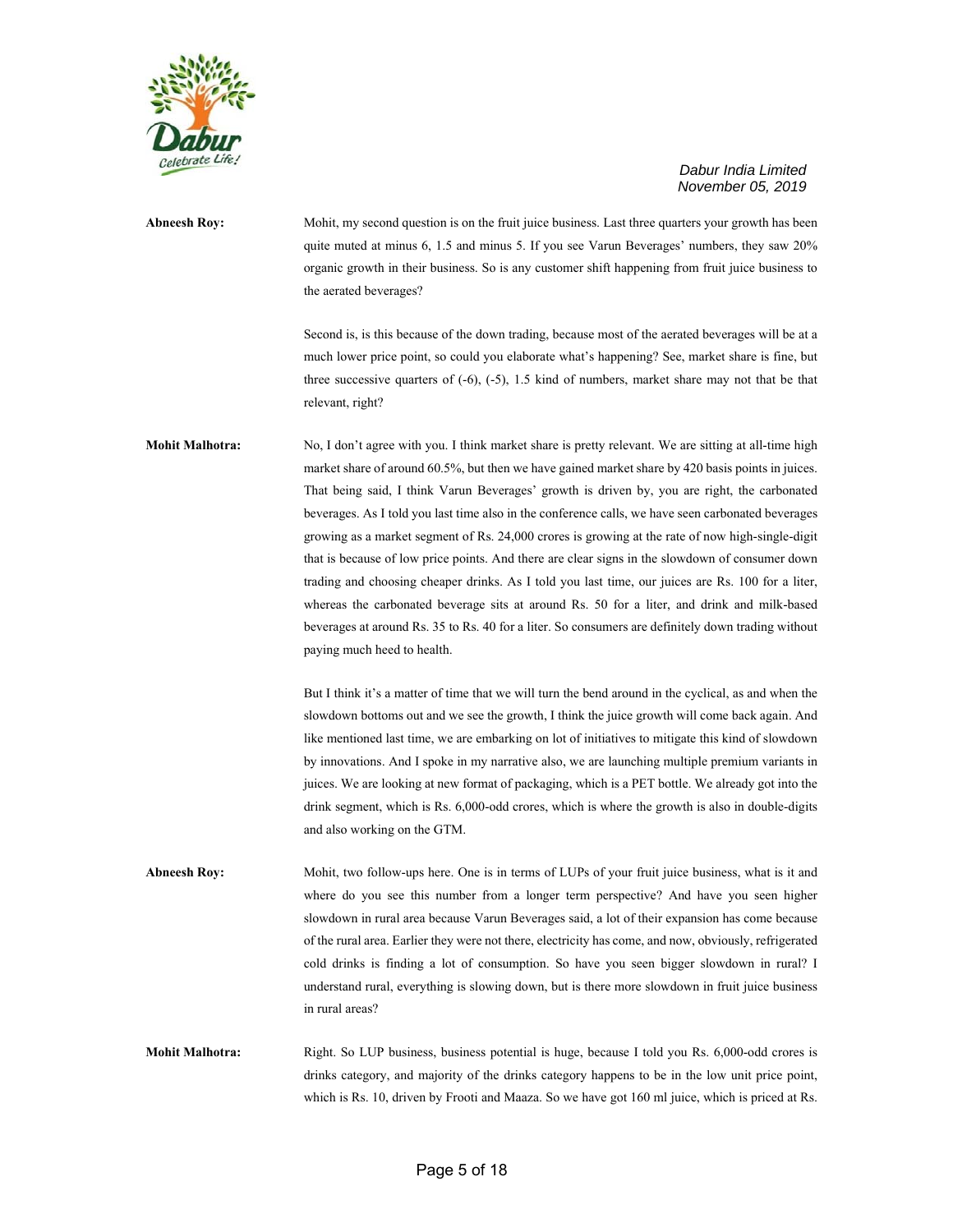

10, which has got a huge headroom for growth. And as we have launched it, we don't have capacities to service whatever demand that we are having. So we have launched Real Koolerz at a Rs. 10 price point, which is showing great traction in urban markets, and also will have good traction in our rural infrastructure. So that's one side of the story, which we are trying to capitalize in the rural market.

Our juice business is mainly urban. I think 80% of the juice consumption happens in urban India. We got more impacted by Jammu and Kashmir lockdown in the juice business. In J&K, our market shares are ahead of 80 percentage points, which was completely locked down for almost a month and the supply chain got impacted. So around 2 to 3 percentage points of growth was impacted because of J&K, and also some flood situation here and there. That being said, we wouldn't have been negative, we could have been flat, and we have gained market shares. So that's where we are. So I don't think rural is too much of a pressure for us, while for the category, definitely rural is having a steeper decline as compared to urban. But for us, because we are more urban consumption, rural didn't impact us much there.

**Abneesh Roy:** And Mohit, my last question is on Hair Oils. We have seen all the players show a marked slowdown in this quarter. In Q1 you grew almost 30% on a two-year basis, while in this quarter on a two-year basis growth is much, much lower. So one, has your aggression, which was translating to market share, has that come to a standstill? And second, why do you see the entire category slowing much more than other categories? It's not that hair oil is 90% penetrated, there is still a 30% unorganized in hair oil. So what's the reason for sharper slowdown here?

**Mohit Malhotra:** First of all, on the category, the category seems to be a little more discretionary as compared to other staples. Hair oil is discretionary, in a slowdown environment there is a pressure on the consumption, and consumer will delay the purchases and all that and start consuming less. As far as our aggression is concerned, I don't think that has gone down. We continue to gain market share. We have gained 30 basis points market share; our flanker strategy remains intact. Brahmi, Sarson, all the brands have actually done well. On premiumization, we have launched Amla Kids and that is showing good traction. Even Dabur Amla, the growth rates are although flat, but the brand is gaining market share there also.

> In Coconut Oil, our performance has been muted, because of the copra prices going down, there is a windfall to the competitor, and the entire windfall was passed on as consumer scheme. Therefore, the competitive intensity went up, and we took time to kind of get back to them and regear ourselves to match with the competitor. We thought that the prices would go down, but the prices didn't go down in the marketplace and it took us some time. So therefore, we lost month, 1.5 months to gear ourselves. And that's why in coconut our performance has been a little lackluster in the quarter. But perfumed oils, we have done well. Almond, as a matter of fact, has grown by 24% for us and doing reasonably well. I don't think there is a problem there. Plus, the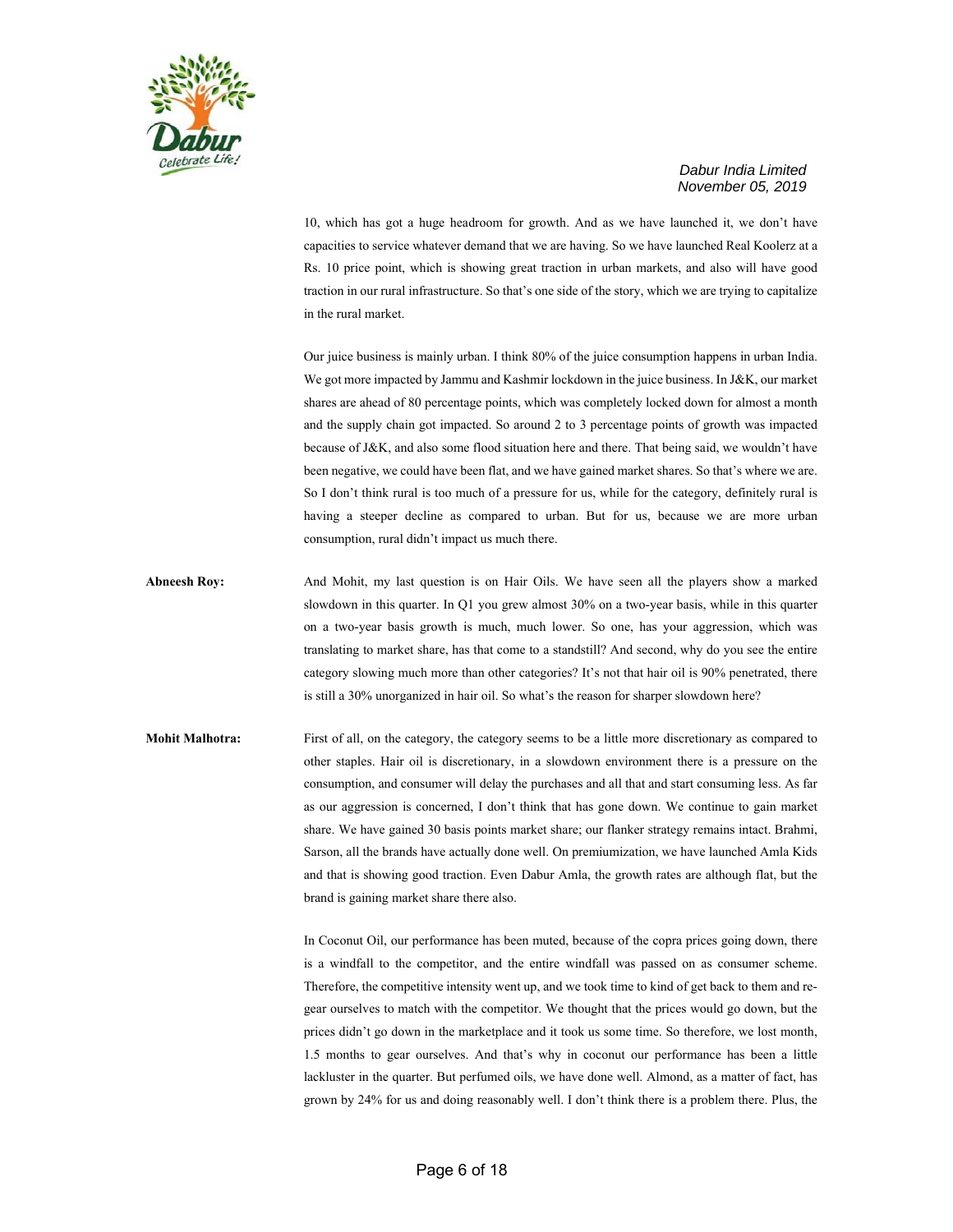

business also got impacted by floods in Maharashtra, Bihar, MP and also in Gujarat and some areas of West Bengal.

**Abneesh Roy:** And sir, one question on International business. Pakistan, 20% growth, when economy is not going anywhere. And second, Nepal, could you clarify this implementation of VCTS, what is that?

**Mohit Malhotra:** Yes. So Pakistan business continues to do well for us, 20% plus growth. And this is constant currency growth that we see. While, when you translate the growth becomes much more muted because the currency has kind of depreciated. But we are continuously gaining share, both driven by our Digestives business there, which is Hajmola driven, and also Hair Oils driven. Even Vatika shampoo is doing reasonably well and gaining share from local and multinational competitors in Pakistan. We have got a great team in Pakistan and the business continues to do well, that's one.

> Nepal, business got impacted by VCTS implementation. VCTS is called Vehicle Consignment Tracking System. It's the likes of E-way Bill conformance there where all the intermediaries when they are shipping goods have to divulge their VAT and PAN numbers. And a lot of people sitting on stock have bought the goods not declaring their VAT and PAN. So the business came to a standstill for almost a month and a half but is limping back to normalcy as we go forward. So I think in the month of October, we have seen good sales in Nepal, and we should recover very soon. These are teething problems like we faced in India during GST implementation, so is the case in Nepal now for us.

> So excluding Nepal, our International business clocked a growth of 8.5%. Nepal declined by 35%. And in Bangladesh also, we faced some few issues of infiltration of stocks from Calcutta to Dhaka, and wholesale got impacted because of rate issues, which are internal hygiene issues, because we operated some schemes in India which were not there in Bangladesh, so stock infiltrated from one area to the other, which we are correcting very soon.

**Abneesh Roy:** And this Nepal issue would have impacted all the players, right, not just you?

**Mohit Malhotra:** Yes, that has impacted all the players. So our market share, again, has gone up in Nepal. And again, 70% of the business in Nepal is juice business, that got impacted. So if you look at the domestic growth rate, it's minus 5%. But if you look at total international plus domestic in segment-wise reporting will be minus 7% because it got accentuated by the issues in Nepal.

#### **Percy Panthaki from India Infoline**

**Percy Panthaki:** This is Percy here. Sir, just I was looking at your quarterly volume growth for India, and one quarter it is good and the very next quarter it is low, and that has been continuing for a few quarters now. So is this just a coincidence or is there any other explanation you can offer for the same?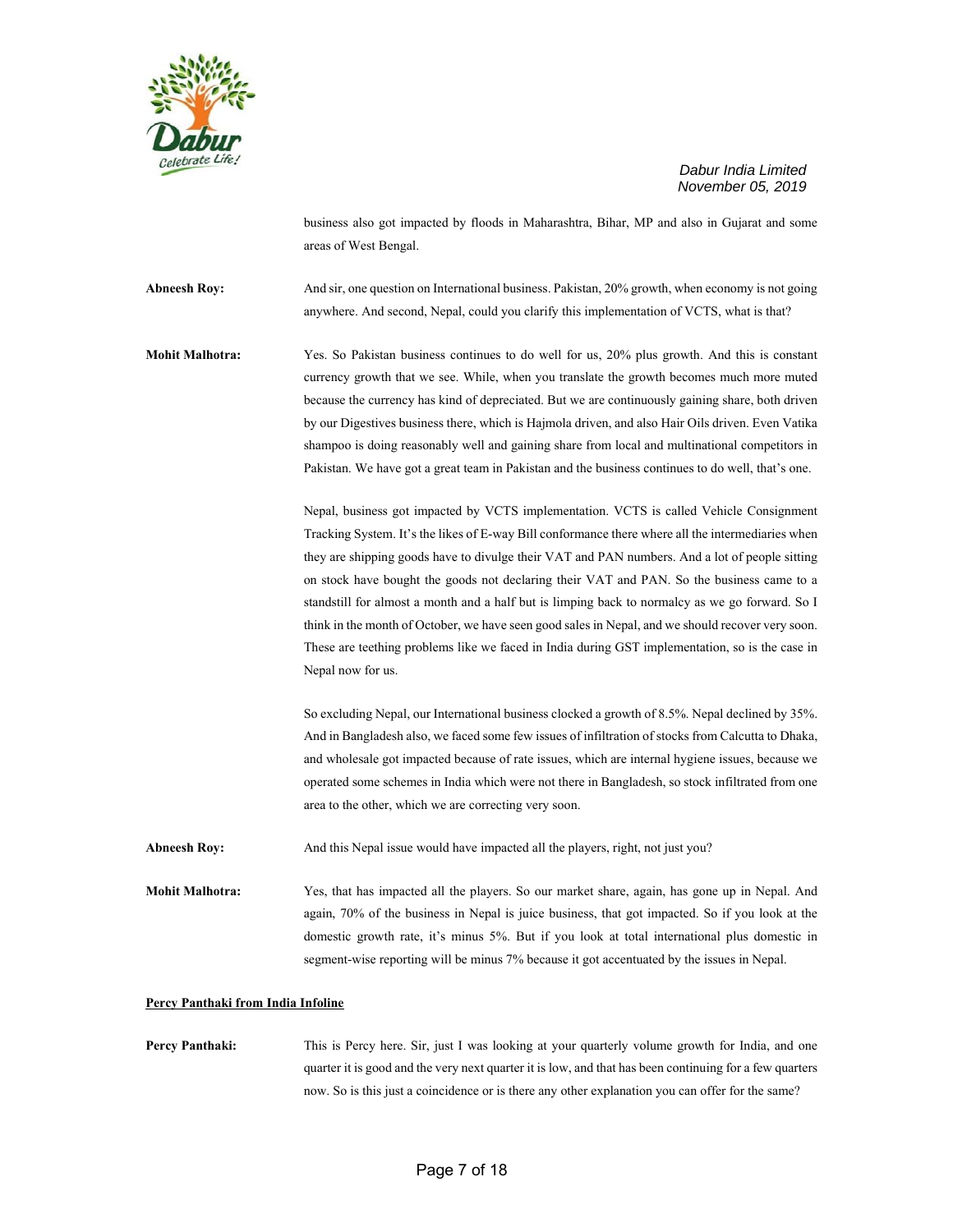

| <b>Mohit Malhotra:</b> | Percy, I think it is coincidence. But the way you see the Dabur portfolio, Dabur portfolio is pretty<br>mixed bag, and it's not really a single category that you may be used to seeing in other companies.<br>We are a health care, personal care and foods business, which also happens to be pretty seasonal.<br>So there are quarters wherein you are pushing more sales as a part of loading in, and the<br>consumption happens in the other quarter. In one quarter we do primary sales; in other quarter we<br>do secondary sales. Like giving you an example of Pudin Hara, the loading happens in the fourth<br>quarter; Glucose loading happens in the fourth quarter, consumption happens in the first quarter.<br>Also, Chyawanprash loading happens in the quarter two, consumption happens in quarter three, so<br>likewise. That's why you see up and down, but that's got to do with the product portfolio for us. |
|------------------------|------------------------------------------------------------------------------------------------------------------------------------------------------------------------------------------------------------------------------------------------------------------------------------------------------------------------------------------------------------------------------------------------------------------------------------------------------------------------------------------------------------------------------------------------------------------------------------------------------------------------------------------------------------------------------------------------------------------------------------------------------------------------------------------------------------------------------------------------------------------------------------------------------------------------------------|
| Percy Panthaki:        | But sir, on a YoY basis those things should cancel out, right? I mean, we are seeing YoY growth.                                                                                                                                                                                                                                                                                                                                                                                                                                                                                                                                                                                                                                                                                                                                                                                                                                   |
| <b>Mohit Malhotra:</b> | Yes. So I think it's more coincidental, if you ask me. It's not really anything else. Our pipeline of<br>stockists remains at 20 days and that has been there and this has been now. Our debtors are pretty<br>much in control. So I don't think there is any other cause of worry.                                                                                                                                                                                                                                                                                                                                                                                                                                                                                                                                                                                                                                                |
| Percy Panthaki:        | Understood, sir. Secondly, on the juices portfolio, you mentioned that there has been some down<br>trading and aerated drinks has been growing much faster. But intuitively, since aerated drinks and<br>fruit drinks price points are not very different from each other, wouldn't a fruit juice consumer<br>down trade to a fruit drink rather than aerated drink?                                                                                                                                                                                                                                                                                                                                                                                                                                                                                                                                                               |
| <b>Mohit Malhotra:</b> | No. There's a difference in the price point. The carbonated beverages sit at the lowest price point<br>level, so that is where we see the consumption getting kicked in. So drinks are a little more higher<br>as compared to carbonated beverages, carbonated beverages are the lowest end. And this has<br>happened in six, seven years that we have seen the carbonated drinks going up. I don't have too<br>much of understanding, but from the data analysis it seems like down trading very clearly, because<br>drinks are also going up, so are carbonated beverages and so are milk-based beverages. And all of<br>them are at almost half the pricing as compared to the juices.                                                                                                                                                                                                                                          |
| Percy Panthaki:        | Right. So that is the point I was making that maybe the down trading is happening, but into drinks<br>and not aerated drinks, and aerated drinks is growing irrespective, not because of down trading.                                                                                                                                                                                                                                                                                                                                                                                                                                                                                                                                                                                                                                                                                                                             |
| <b>Mohit Malhotra:</b> | Perhaps. But in seven years it has not grown. We have seen this year as a exceptional year and end<br>of last year that this has suddenly started growing. With so much of health awareness coming in,<br>intuitively one would not imagine the carbonated soft drink to be growing at the level what it is<br>growing now.                                                                                                                                                                                                                                                                                                                                                                                                                                                                                                                                                                                                        |
| Percy Panthaki:        | Right. And one very general question. On the demand side, nothing to do with Dabur. See, if I<br>look at the macro parameters between FY18, FY19 and now in the last two or three quarters when<br>we have seen a further leg of slowdown, there doesn't seem to be much change in the macro<br>parameters. In fact, monsoon has been normal and farm incomes in the last two or three quarters                                                                                                                                                                                                                                                                                                                                                                                                                                                                                                                                    |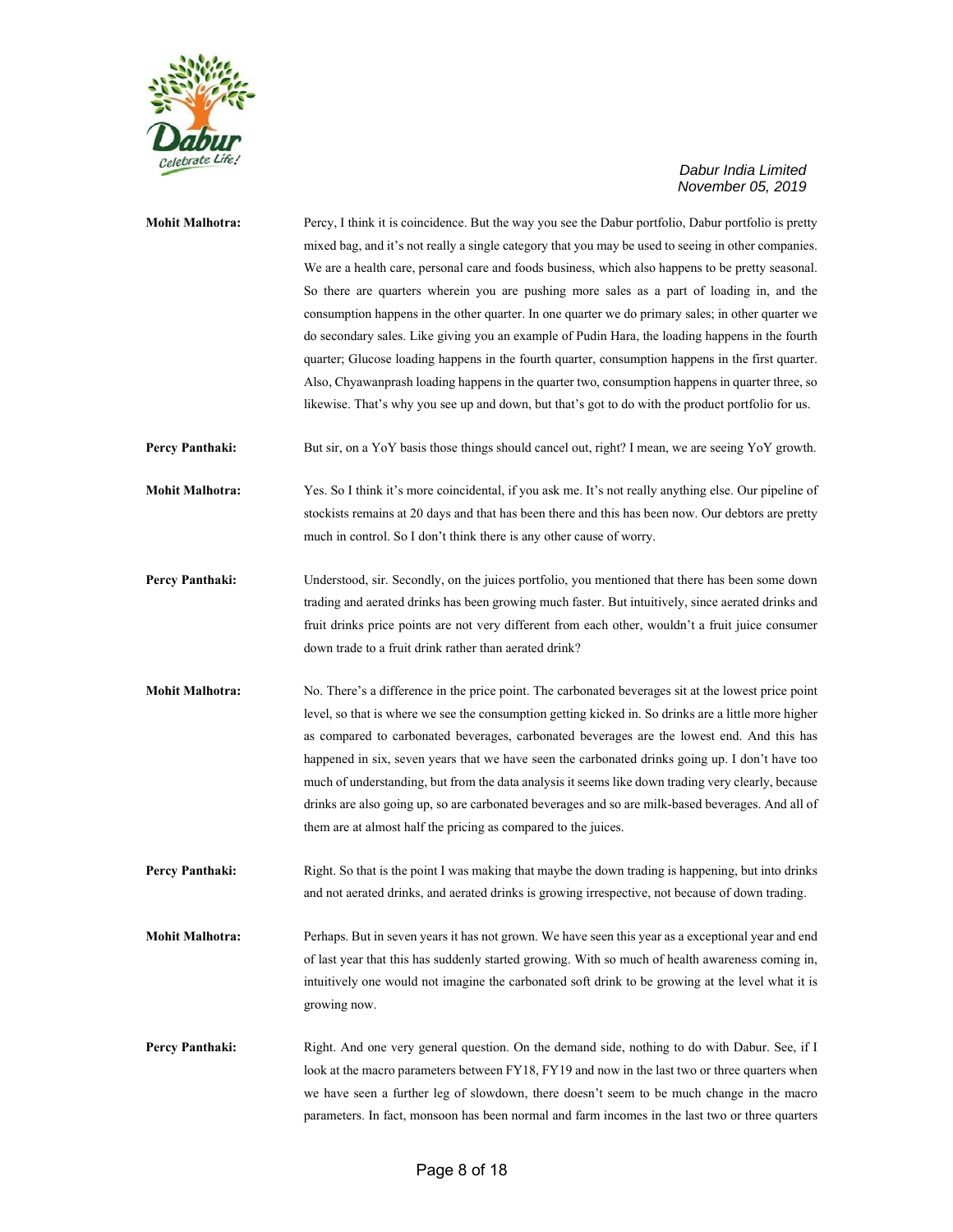

would not have been materially different versus what they were in the last two years. There is trade liquidity issue which has come up newly in the last few quarters. But apart from that, do you see any other reason for this second leg of slowdown in the last two or three quarters versus the last two or three years, which anyways have been slow? For the rural India, I am talking about.

- **Mohit Malhotra:** Yes, definitely, there is a slowdown. I can't pinpoint the exact reason why the slowdown is happening, but this seems to be long and a protracted slowdown. To your point, sequentially it has impacted. So I can't tell you reasons beyond what we have stated that would have impacted this slowdown. But definitely, incomes with the consumers have gone down. We have a severe liquidity crunch happening in the market. I think it has got to do with the impact happening since GST implementation. While we thought that this kind of normalized, but the normalcy came from a low base, but things really have not improved. Lalit, do you want to add?
- Lalit Malik: Sure. I think I just want to add up. Before even GST, if we look at demonetization, that is where actually it started where the real-estate got impacted, as one sector. Then we saw even the automobile sector now is getting impacted. The intermediary like wholesalers and all, they were finding it difficult to deal with those changes, etc., in the initial period. And overall, to couple with that, our unemployment is increasing quite high, and we have a young population, which is also putting pressure with regards to the earnings that are there. And specifically to your question on the rural, though a lot of fiscal incentives have been announced, but not very clear whether that has completely gone into the hands of rural population, where they are able to have more purchasing power in their hands.

So these are multiplier effect of all these factors, which is leading into the liquidity crunch. And as a result of it, new investments are not happening at the pace in which it was happening couple of years back. So all those things are putting pressure. And our GDP is getting suppressed because of that. And therefore, there is a strong need and a lot of fiscal initiatives have been taken recent past. Hopefully, they should start putting thrust that is required for the economy to start growing, including the RBI rate reduction, et cetera. But currently the way it appears is that, all these factors are adding up into the liquidity pressure. Not growing these businesses or future expansions, unemployment is becoming very high, all these factors are having a multiplier impact.

Percy Panthaki: Right. So in light of all this, is there any need to revisit your full year sort of expectation of a highsingle-digit volume growth?

**Mohit Malhotra:** No. At the moment, I think we want to maintain our guidance of mid to high single-digit volume growth, that is what we targeted at the beginning of the year, and we don't see feel there is a need to alter it. Our first quarter was good. Our second quarter, not so good. Let's see how our third quarter and fourth quarter goes. But overall, we will maintain mid to high single-digit guidance for volume for India business.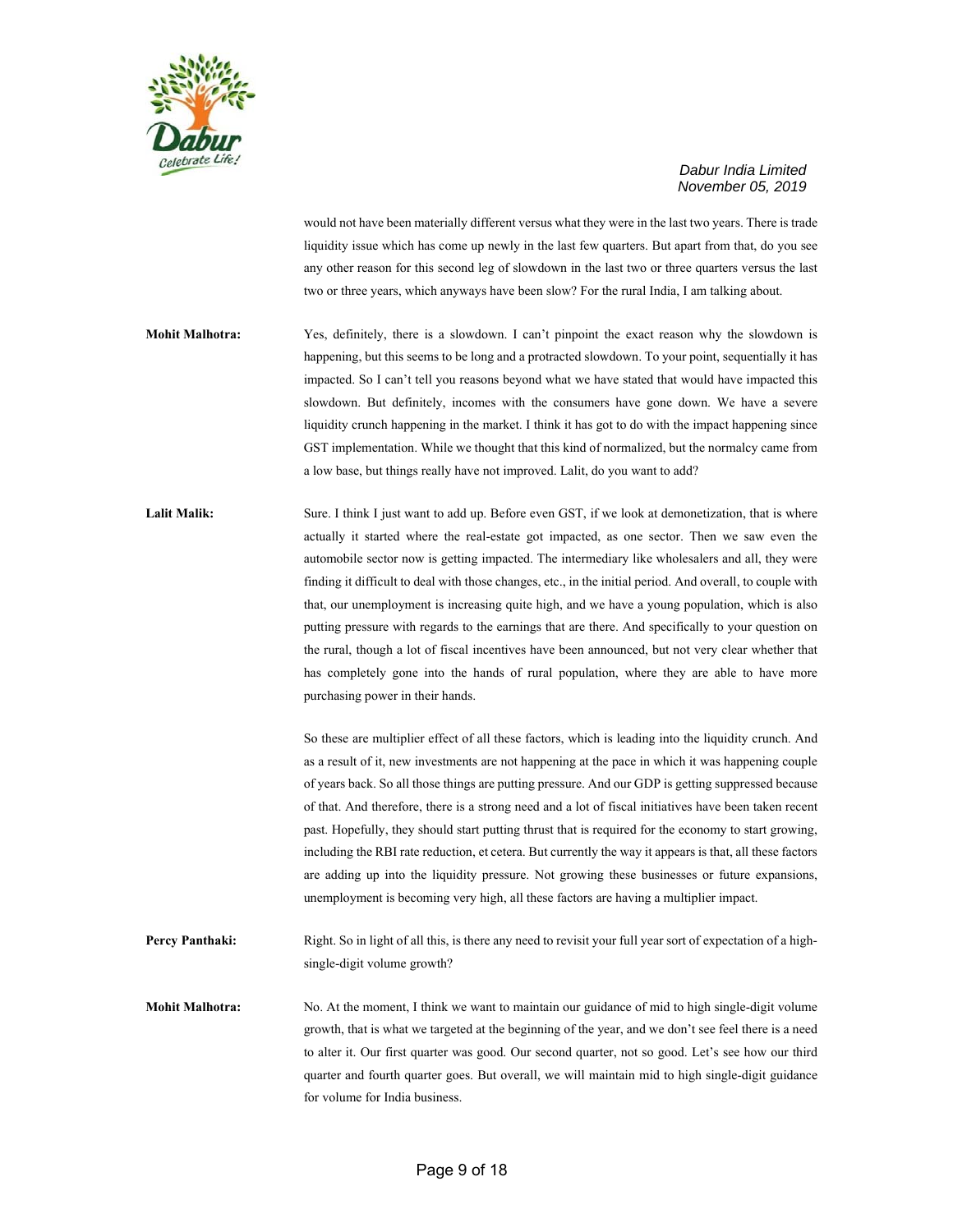

# **Aditya Soman from Goldman Sachs**

| <b>Aditya Soman:</b>   | My first question is on urban growth. Is the slowdown relative? I mean, you have mentioned that<br>rural has grown faster than urban, is this largely a function of juices or is there some other sort of<br>insight into this?                                                                                                                                                                                                                                                                                                                                                                                                                                                                                                                                                                                                                                                                                                                                                                                                                         |
|------------------------|---------------------------------------------------------------------------------------------------------------------------------------------------------------------------------------------------------------------------------------------------------------------------------------------------------------------------------------------------------------------------------------------------------------------------------------------------------------------------------------------------------------------------------------------------------------------------------------------------------------------------------------------------------------------------------------------------------------------------------------------------------------------------------------------------------------------------------------------------------------------------------------------------------------------------------------------------------------------------------------------------------------------------------------------------------|
| <b>Mohit Malhotra:</b> | No. For us, rural is trending much ahead of urban. The rural growth is in the range of around 6%,<br>whereas urban growth is in the range of 3%. Now, urban growth is low because juices, you are<br>rightly saying, are 80%, 90% of the portfolio sales in urban for juices because juices has not fired,<br>that's why urban growth is actually low. If you separate the urban growth into GT, MT and e-<br>commerce, our e-commerce business has grown by around 63%. Our modern trade is trending<br>greater than 6%. Our GT urban, which is more again juice-driven, was almost flat to 1.5% kind of<br>growth level. And rural is trending at around 6%-odd, which is very contrary to what the market<br>indicates. Market indicates 300 basis points urban growth higher than rural, but I think it's on back<br>of the infrastructure improvement that we have done in rural and adding villages and direct reach<br>and building demand in the rural areas.                                                                                   |
| <b>Aditya Soman:</b>   | That's useful. So in rural, basically, you have grown largely as a function of this distribution and<br>sort of more product going down the pipeline, right?                                                                                                                                                                                                                                                                                                                                                                                                                                                                                                                                                                                                                                                                                                                                                                                                                                                                                            |
| <b>Mohit Malhotra:</b> | Correct. So distribution initiatives, portfolio enhancement and demand generation and activations<br>that we do at the rural hinterland levels and the wholesale levels. That's why we saw that growth<br>coming in.                                                                                                                                                                                                                                                                                                                                                                                                                                                                                                                                                                                                                                                                                                                                                                                                                                    |
| <b>Aditya Soman:</b>   | And secondly, I think on Oral Care, you answered briefly earlier as well, but are we seeing an<br>increased challenge in the recruiting consumers for natural toothpaste relative to Colgate and Lever<br>both sort of stepping up on advertising on their own products or is this just a timing issue right<br>now with sort of Babool being launched during the quarter?                                                                                                                                                                                                                                                                                                                                                                                                                                                                                                                                                                                                                                                                              |
| <b>Mohit Malhotra:</b> | No. I think the overall slowdown is actually impacting Oral Care. I don't see competitive intensity<br>becoming so high that we can't counter the same. If you actually analyze the business, 30% of the<br>total market segment of Oral Care is growing which is herbal, ayurvedic and natural, which is<br>growing at 10% and which is where we are a natural beneficiary, and that's why we see a growth<br>of 9.5% in Dabur Red, it being a flagship brand. Competitive intensity is something which was<br>there in the past also and which is there now also. So that will continue to happen. But we have<br>also stepped up on advertising as also on consumer and trade inputs to match up with the<br>competitive intensity. I think more than competitive intensity and matching up by way of<br>resources, I think it's more positioning, more meaning of the product to the consumer, which is<br>natural herbal and our products genuinely better than competitors. That's where we see that we<br>will have a edge over our competitors. |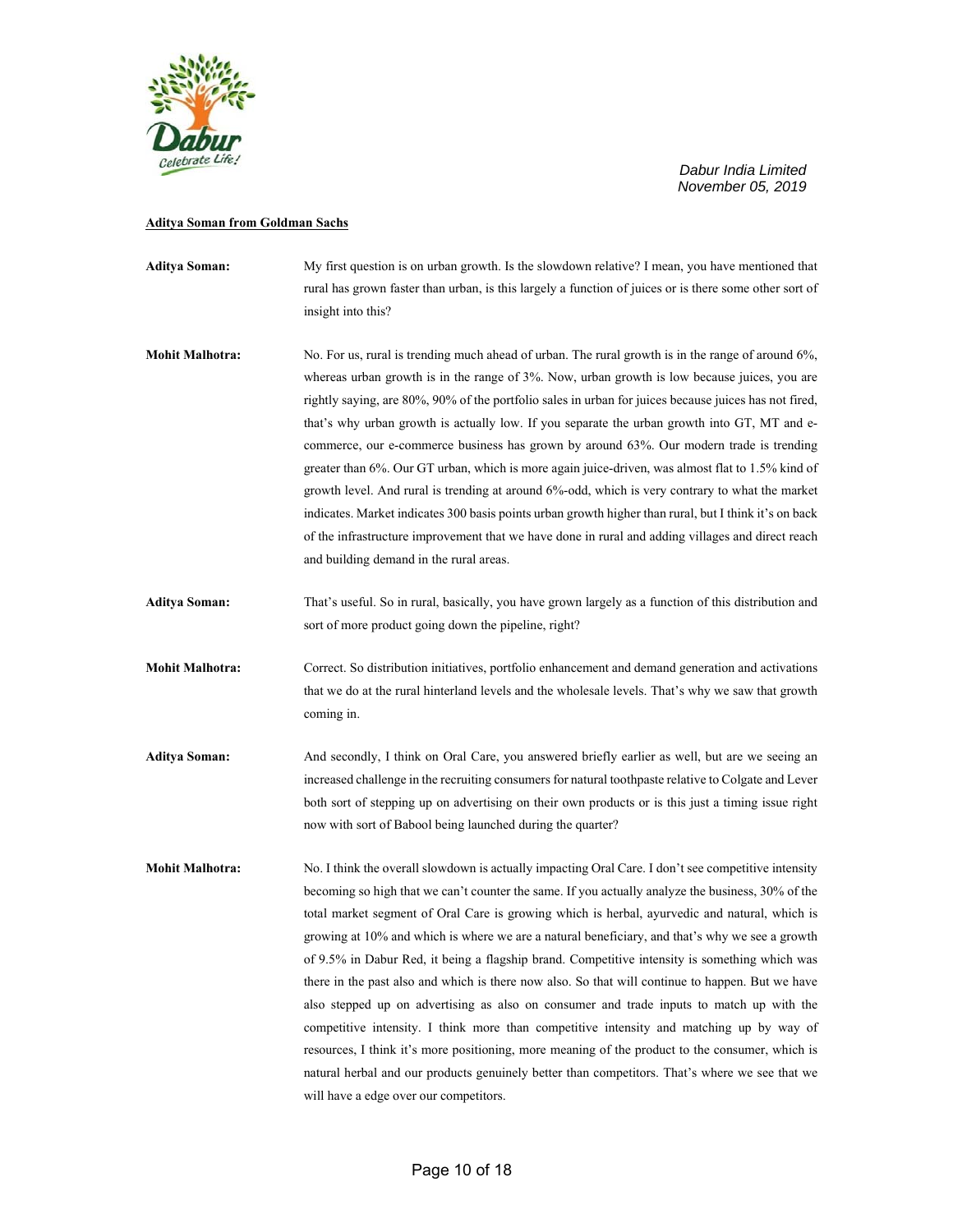

**Aditya Soman:** I think just to follow-up on that. I mean, my question was largely on the natural space itself. So historically it was just largely a two-player between you and Patanjali. Now we have had Colgate and Lever also sort of get more aggressive in that category. So is that impacting growth or you think that you just have a much stronger position, so that shouldn't be a cause of concern?

**Mohit Malhotra:** No. We feel we have a much stronger position because Patanjali headwinds have actually abated. Patanjali, that used to grow at very high double digit, growth rates have come down to high singledigit level. And the other multinationals that had herbal, natural, ayurvedic offerings have not stood credibility test in the consumers' mind, so they are not doing so well. So we feel that we are in a best position to capitalize this kind of a tailwind of natural herbal positioning. And as our market share has gone up by 66 basis points, we are only strengthening our competitive positioning in the marketplace, which in the long run will keep us in good stead.

#### **Harit Kapoor from Investec**

**Harit Kapoor:** This is Harit from Investec. Just 3 questions. Firstly, on the International Business, how do you see the growth rates sustaining at this high single, early double-digit levels for the business once Nepal comes back? And also, on the margins, you have seen an improvement there. If you could just help us with, do you see the margin improvement sustainable as well?

**Mohit Malhotra:** Right. So Harit, International business, we feel we are in a good place now. We have already turned the bend. International business bottomed out last year and after that, we have seen a growth rate. And this growth rate, we feel is sustainable because the category growth rates are also now into low single digits, which had actually gone down, they were declining. So post the decline in the major categories where we are in HPC space in International Business, most of the categories are now growing at low single digit. That being said, the market shares in all the categories are growing reasonably well. Within the number of countries that we are present in, our GCC business is in a better space and GCC is high-margin accretive. So because of country mix, our margins will steadily improve, but we cut back on advertising.

> So all the margin improvement that we have due to the country mix and benign raw material and commodity prices, we will be plowing it back into the advertising spend to strengthen our position in the marketplace. That being said, I think International Business should be trending at mid- to high-single-digit sustainable growth rates going forward. And there are lots of bright spots. GCC is a very bright spot. Our Nigeria business is, again, growing at more than 20%. Pakistan business is doing very well. Egypt business is growing at 10%, and that is sustainable level of sales. The Nepal business was impacted by this macro VCTS implementation. I think it should also be back in, at best, one more quarter, and then that should also see a growth back. So I don't see too much of issue in International Business, both on margin front and also top line.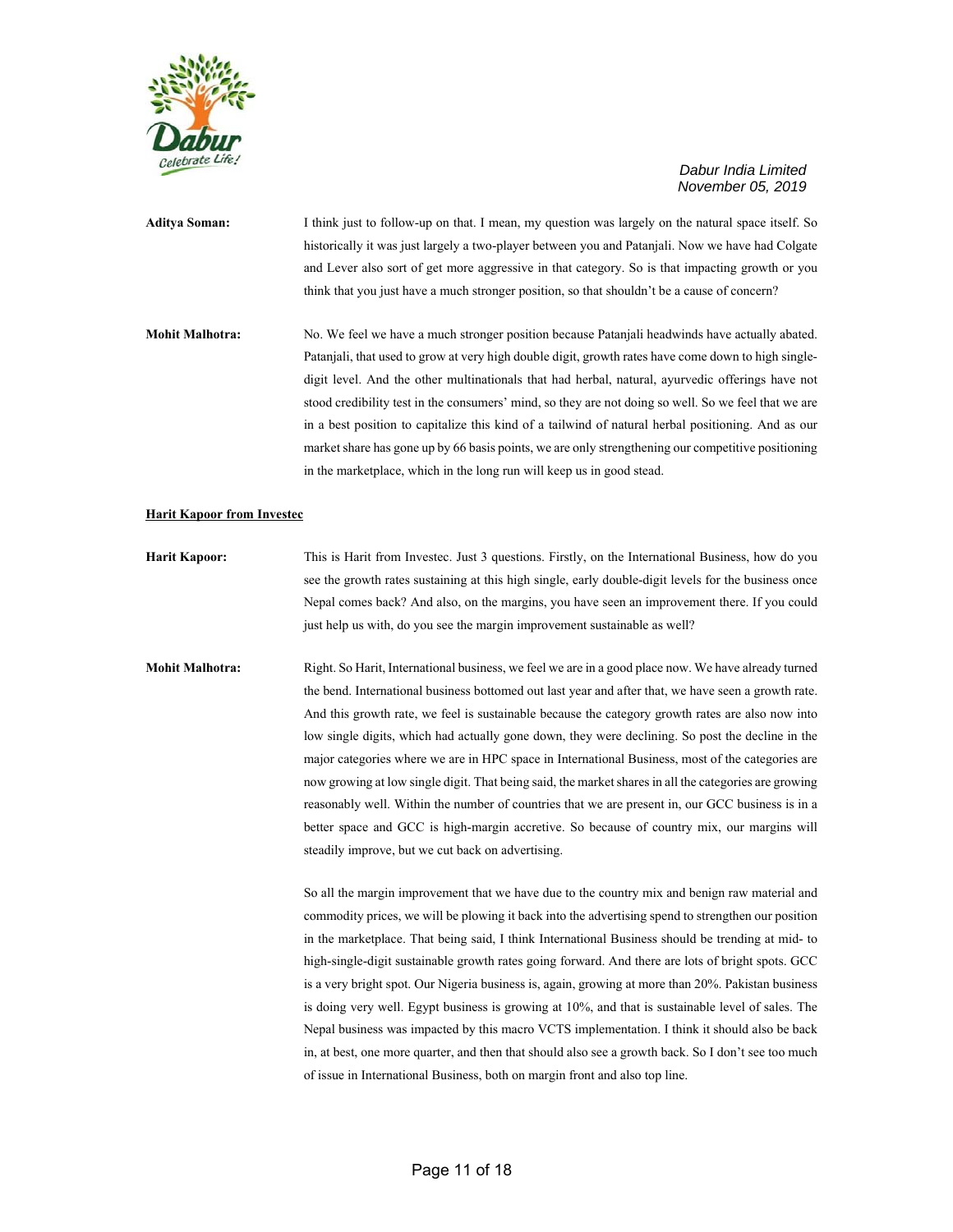

| <b>Harit Kapoor:</b>                          | Very clear, sir. Second question was on the India business. You mentioned in your initial remarks<br>that there are no real green shoots that you are seeing on the demand side. My question was more<br>on the fact that though there are no green shoots, have you seen demand more or less kind of<br>bottoming out at least from a category growth perspective over the last, say, three, four months or<br>you have seen a continued slide, which might concern you going forward?                                                                |
|-----------------------------------------------|--------------------------------------------------------------------------------------------------------------------------------------------------------------------------------------------------------------------------------------------------------------------------------------------------------------------------------------------------------------------------------------------------------------------------------------------------------------------------------------------------------------------------------------------------------|
| <b>Mohit Malhotra:</b>                        | So quarter-on-quarter, we have seen continuing slide. But if you look at month-on-month, maybe<br>there is a little bit of bottoming out which has happened, and we feel that the business should -- or<br>the category growth rate should trend up going forward. The festive season has not been too bad<br>for us. The monsoon has been near-normal and now the winter is also coming in, and we have got<br>winter skewed product. So we feel the worst should be behind us, and we should be trending<br>upwards from where we are going forward. |
| <b>Harit Kapoor:</b>                          | Last question was more bookkeeping. On the tax rate side, so I think you mentioned on TV that<br>you will look at 17.5% for this year. Just wanted to understand how do you see that, the tax rate<br>going forward, when does it start to increase from 17.5%?                                                                                                                                                                                                                                                                                        |
| <b>Mohit Malhotra:</b><br><b>Lalit Malik:</b> | Lalit may want to take the question?<br>Sure. So I think what we do expect in lieu of the MAT credit that's available to us that we will be<br>into 17.5% for this fiscal year as well as for next year. And beyond that, we should be somewhere<br>between the range of 22% to 24%. As of now we will have to look into how we can minimize that.<br>But certainly, till next year, we will be around 17.5% as an effective tax rate for India.                                                                                                       |

# **Prakash Kapadia from Anived PMS**

| Prakash Kapadia:       | I had two questions. If I look at our current Q2 EBITDA margins of around 22%, I think these are<br>one of the highest margins on a Q2 basis. So going forward, isn't it better to give some more<br>promotions to boost volume growth in these testing times, especially in the Indian context?                                                                                                                                                                                                                                                                                    |
|------------------------|-------------------------------------------------------------------------------------------------------------------------------------------------------------------------------------------------------------------------------------------------------------------------------------------------------------------------------------------------------------------------------------------------------------------------------------------------------------------------------------------------------------------------------------------------------------------------------------|
| <b>Mohit Malhotra:</b> | Yes. I would agree, Prakash, completely agree with you. So I think this tax rate came in the mid<br>of the quarter, otherwise whatever upside that we have because of benign raw material impacting<br>prices and renewed tax rate, we would be investing back into our brand building and would give a<br>guidance, so maintaining our margins with no urge to increase our margins, but to maintain our<br>margins at the level where they are and invest the money into our advertising, brand building,<br>consumer trade, to shore up volumes and our market positioning here. |
| Prakash Kapadia:       | Okay. And typically in a slowdown, would promotions work better or not necessarily?                                                                                                                                                                                                                                                                                                                                                                                                                                                                                                 |
| <b>Mohit Malhotra:</b> | No. Promotions definitely work better because now with consumers the entire market is fighting<br>for a limited share of wallet of the consumer, so the competitive intensity goes up. And when the                                                                                                                                                                                                                                                                                                                                                                                 |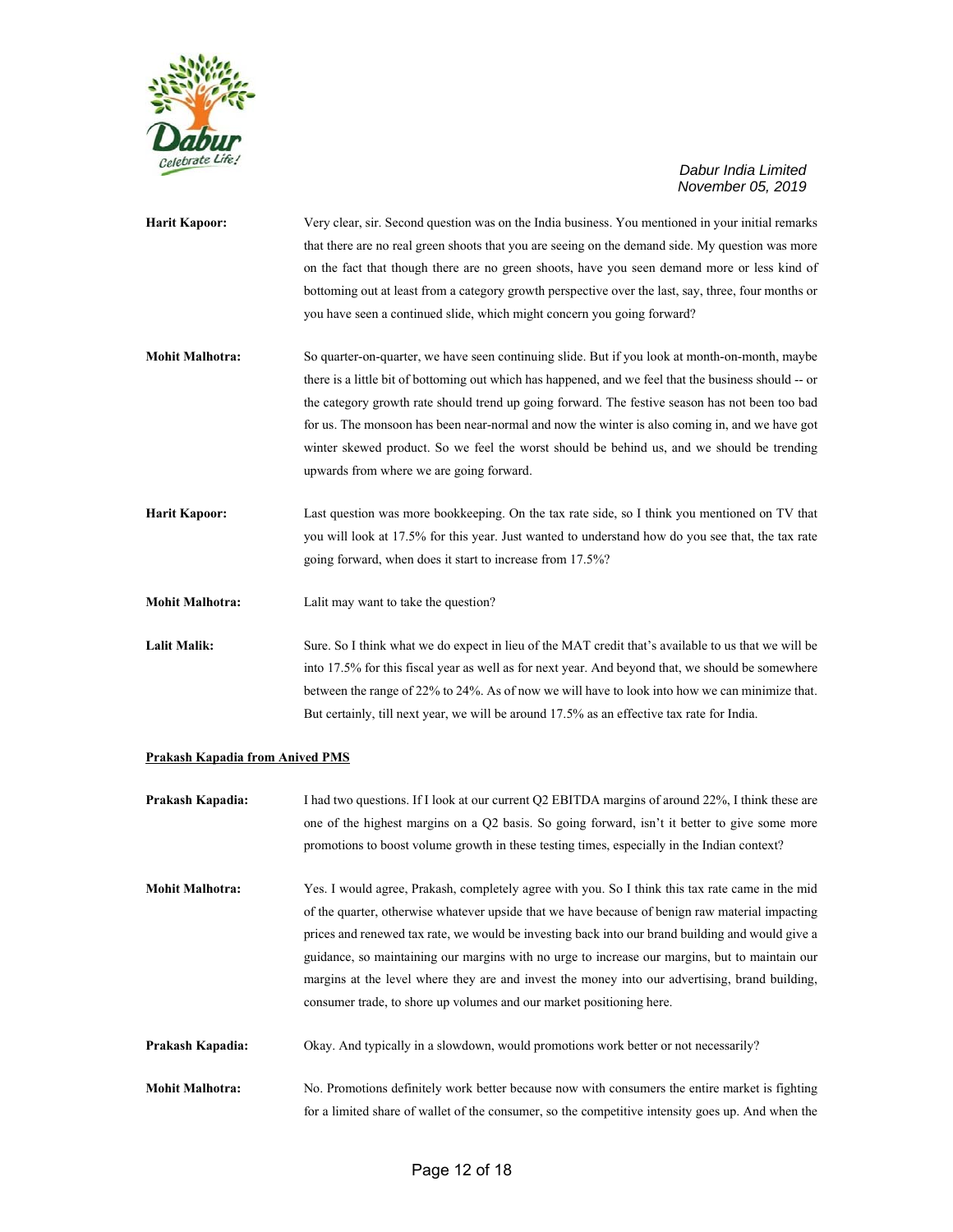

competitive intensity goes up, now the trade has to be lubricated better because trade has limited amount of money, either you invest in company A or company B. Whoever offers the better lubrication to the trade, he is the one who is able to push the stock in the marketplace. So I think trade promotions work there. And when the share of wallet of the consumer shrinks, consumer also seeks better value and, therefore, consumer promotions also work much better than advertising. So that's what exactly what we have done. If you look at our advertising growth rate, it's almost flat, around 0.8% level, and our trade spends have gone up by 15% and our consumer spends have gone up by 50% in the India business. So we will continue to steer on the path of higher consumer and trade. And if there are surplus funds available, then we will invest behind building demand and advertising.

- **Prakash Kapadia:** Sure. And secondly, you know on the Babool relaunch, is there availability and reach? Why I am you know trying to understand this, especially in Western India, a lot of stores say brand is not available, it is short, so have we done the relaunch of Babool?
- **Mohit Malhotra:** So we have not done a relaunch of Babool. We have launched a new product called Babool Ayurvedic and that's also a selective launch. We have rolled it out in North India. East, West and South, the brand is not present. We are seeing how it performs before we make it national. So in the North India, also we are now going to be advertising it. Wherever we place it, we want the demand and the traction and the repeat purchase to happen before we roll it out nationally and increase the reach and distribution. It's actually both ways. The more you build demand, the more people demand, and your distribution also picks up, so it's a chicken and egg here. We don't want to place the product in outlets and the demand is not there and then the product comes back. It is better that we have slow trending revenue ramp up rather than immediate ramp up and then you know repeat is not happening.
- **Prakash Kapadia:** Sure. And lastly on Dabur Red, so the market share is happening or Western or Northern part of India? And I guess rural would be still be a very low contribution to Dabur Red?
- **Mohit Malhotra:** Yes, you are right. Rural is a low contributor to Dabur Red because we very recently augmented the capacity for low unit price points and accessible price points in Dabur Red, but we have started this from the second half of last year. We have augmented our capacities for low unit price points and accessible Rs. 10 price points, which is now going in a dispenser form to the retail outlets. This is also enabling distribution there. So rural distribution is limited. And the market share gains are majorly in North India and that too through urban at the moment, but a huge headroom for growth in the rural.
- **Prakash Kapadia:** Okay. And anything on Red Gel, it's been quite some while we have launched it.
- **Mohit Malhotra:** Yes. We launched it. The brand has not been received very well in the marketplace, so we are in the process of revamping our entire mix. The feedback from the market initially wasn't great, so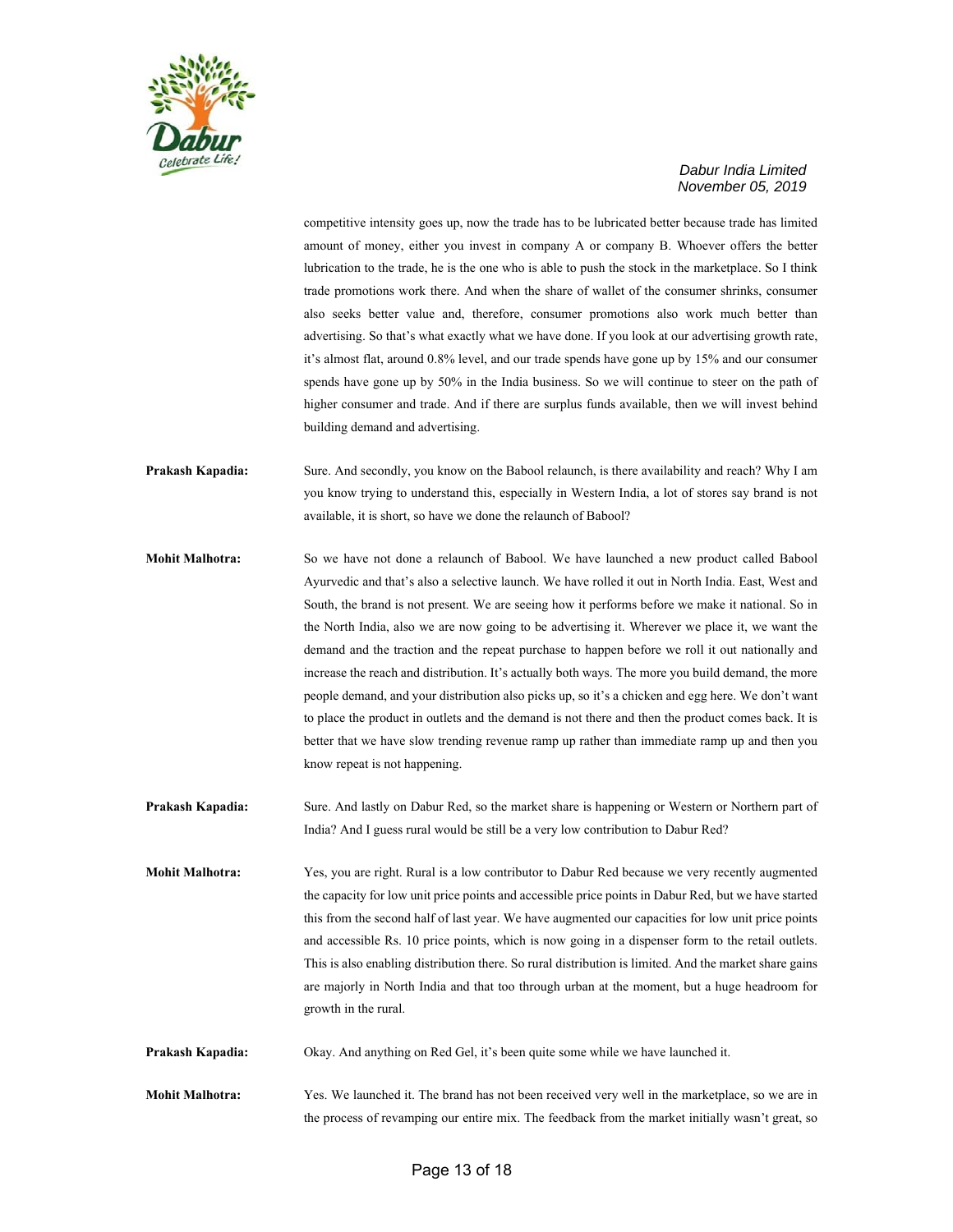

we are in the process of relaunching and repositioning, the entire marketing mix is being reworked and the team is working on the same.

#### **Shirish P from Centrum**

**Shirish P:** Just a few questions. We have spoken last time when we met, you said the Health Care, Health Supplement segment is driven by wholesale. So I was more keen that what's happened in wholesale because we incrementally listen that wholesale is collapsed, wholesale is not working. So would you have any thoughts what's wholesale is shipping up, it has gone out of the business?

**Mohit Malhotra:** Yes. So wholesale has not gone out of business. Wholesale contribution to the business is still in the range of around 30%, 33% of our business happens through wholesale. Wholesale growths are muted. Wholesale growth will be in the range of around 3-odd percentage point level. So it's not out and about. Unorganized wholesale are the two types of wholesale, one is a consuming wholesaler and one is a broking wholesaler. The consuming wholesaler is still there and they've got redistribution. The ones who used to broke the deal, take the goods from you at a vapor-thin margin they, will be redistribute to others. They are kind of working on low margins and with GST coming in, that fraternity has actually got shrunk.

> But now we have reached a new normal. That being said, I think wholesale is growing. And our health care dependence is, yes, it's through wholesale, but also it's through direct reach. We already reached to more than 2 lakh chemist outlets directly. So that reach is available with the company and the balance distribution happens through the wholesale. So I would not say that wholesale is out and about. The growths are muted. And yes, the channel got shrunk. But when the channel gets shrunk, there are big large wholesalers who are the ones who are feeding to rural, and in the rural we are reaching out to villages directly. In urban, we are reaching out to chemist outlets directly and we targeted ourselves to reach out to the chemist outlets directly. As we speak, we have increased the number of chemist outlets by around 12,000 in the last quarter. We are reaching out to 235,000 chemist outlets going forward and we will consistently increase the numbers going forward.

**Shirish P:** When I visited marketplaces across, I have seen that there is a new term, which is coined, which is organized wholesale, so likes of cash and carry, likes of METROs and Walmarts and Bookers and these all, so these are also penetrating. Is that helping us in terms of parallel wholesaling where the traditional wholesale is not growing to that speed?

**Mohit Malhotra:** Yes. I think it's early days yet. But to your point, with a new ecosystem of these wholesalers which has emerged, even the e-commerce platforms like Big Bazaar, Amazon, Grofers, now they've also launched their wholesale verticals and -- which is called B2B wholesale. So earlier Amazon used to be a B2C platform, now there is a B2B also, and Big Basket also has B2B. If you look at our ecommerce growth, I think we have grown by around 60 percentage points. I think a couple of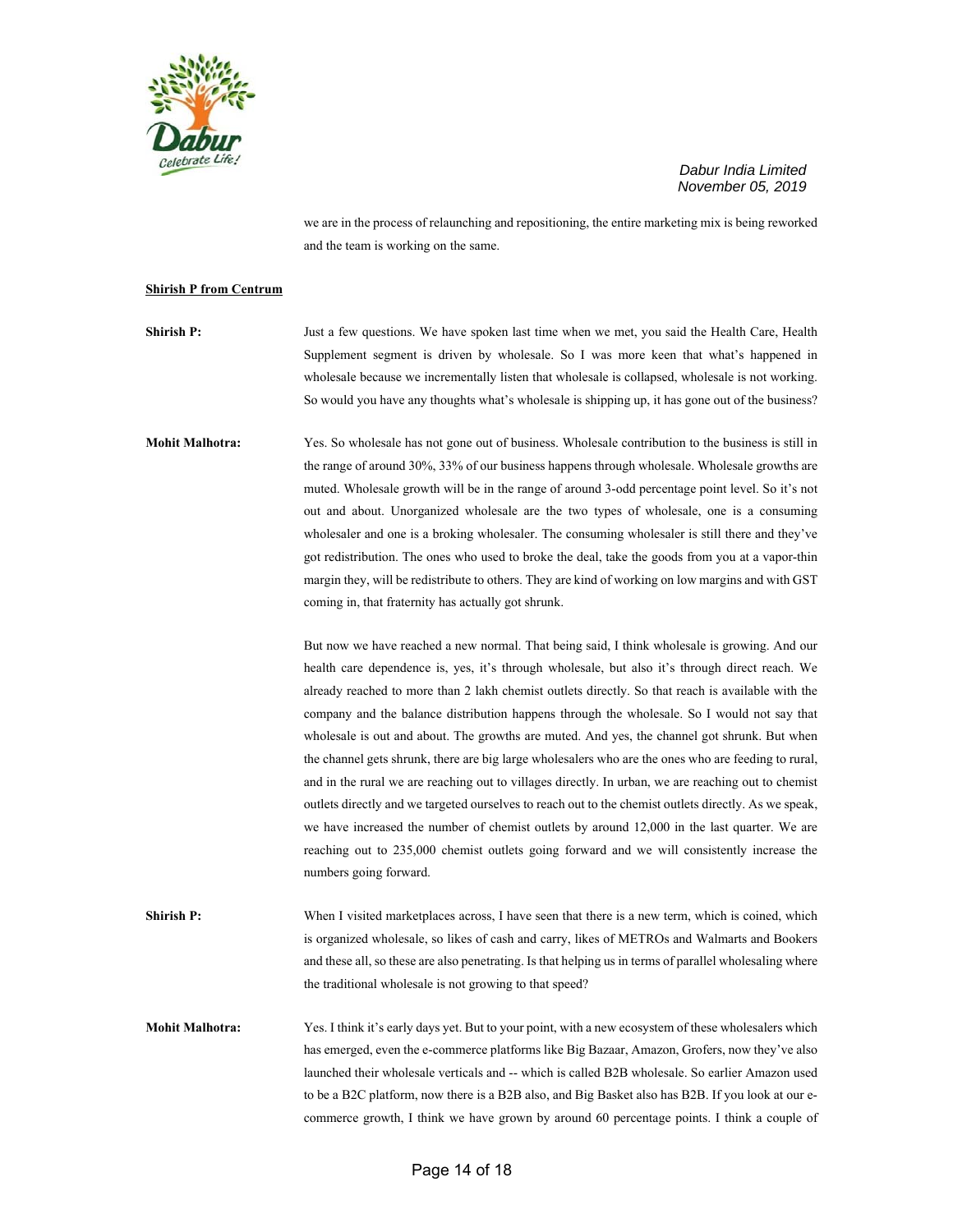

percentage points also come from this wholesale channel. Besides the e-commerce portals who have launched their wholesale businesses, which are going to substitute the regular wholesale and we are working with them very closely. There are other players which are private equity funded, who have come up, which are also a variety of the wholesale, which is may not be a really a cash and carry like a METRO and others, but they are also reaching out to the retail directly, the types of Udaan and others. So we are working with them very closely and partnering with them to see how we can capitalize on their infrastructure, which is reaching out to retail outlets, which we don't service directly. But when they do the same, we have to be very cautious on the price parity that you maintain between the wholesale, these new emerging channels and also to the regular stockist channel, so that we are very mindful of. So even if the need arises, we cut back on the orders in order to maintain the pricing equilibrium in the marketplace.

**Shirish P:** See, Mohit, the reason why I'm asking is that if I look at this change, which has happened post GST and demonetization, this number was 50 outlets, which has now already gone up to 150 to 200. And this, they are talking about a big expansion likes of Siam Makro in Delhi, which is LOTS. If we look at Walmart has expansion plans, Reliance Market has expansion plans. So do you think this channel is very important in the absence of wholesale?

**Mohit Malhotra:** So whether absence of wholesale or not absence of wholesale, this channel is definitely very important because if you look at other countries, besides developing countries, where the channel is very well developed. Cash and carry contribution today is in the range of around 3% to 4%, and we are committed to be developing this channel. The only caveat here is that this channel leads to a lot of price disturbances because when you supply, they expect very high DUs, which are higher than your regular wholesale. And when you give them and honor them with those deals, it infiltrates into my regular market and it upsets my almost 30% of the market. Imagine, 3% of the market disturbing 30% of the market. So we hold back on the orders that we take. So with maintaining pricing discipline, this channel is definitely something which is a sunrise and we will continue to engage with them going forward.

**Shirish P:** I completely agree, and this is the point which I wanted to raise. While doing our field trips, we found this is the disturbance which is happening. So my comment what I am expecting from you, right now the saliency is just 3%. But if this channel is going to cater to the ultimate traditional trade and on the other side, we are finding it difficult to find out distributors in the large metros, so how are you going to tackle this? Because though it is emerging, so it is important.

**Mohit Malhotra:** So absolutely. So what's happening is now Reliance is also getting into platforms, like e-commerce along, with the cash and carry, along with the retail model, we are working very closely with them. So you are rightly saying that this will over a period of time take a significant share from the wholesale business. And it's good for us that we engage with them and this helps us to filter our products even though we are not available. So, did I answer your questions?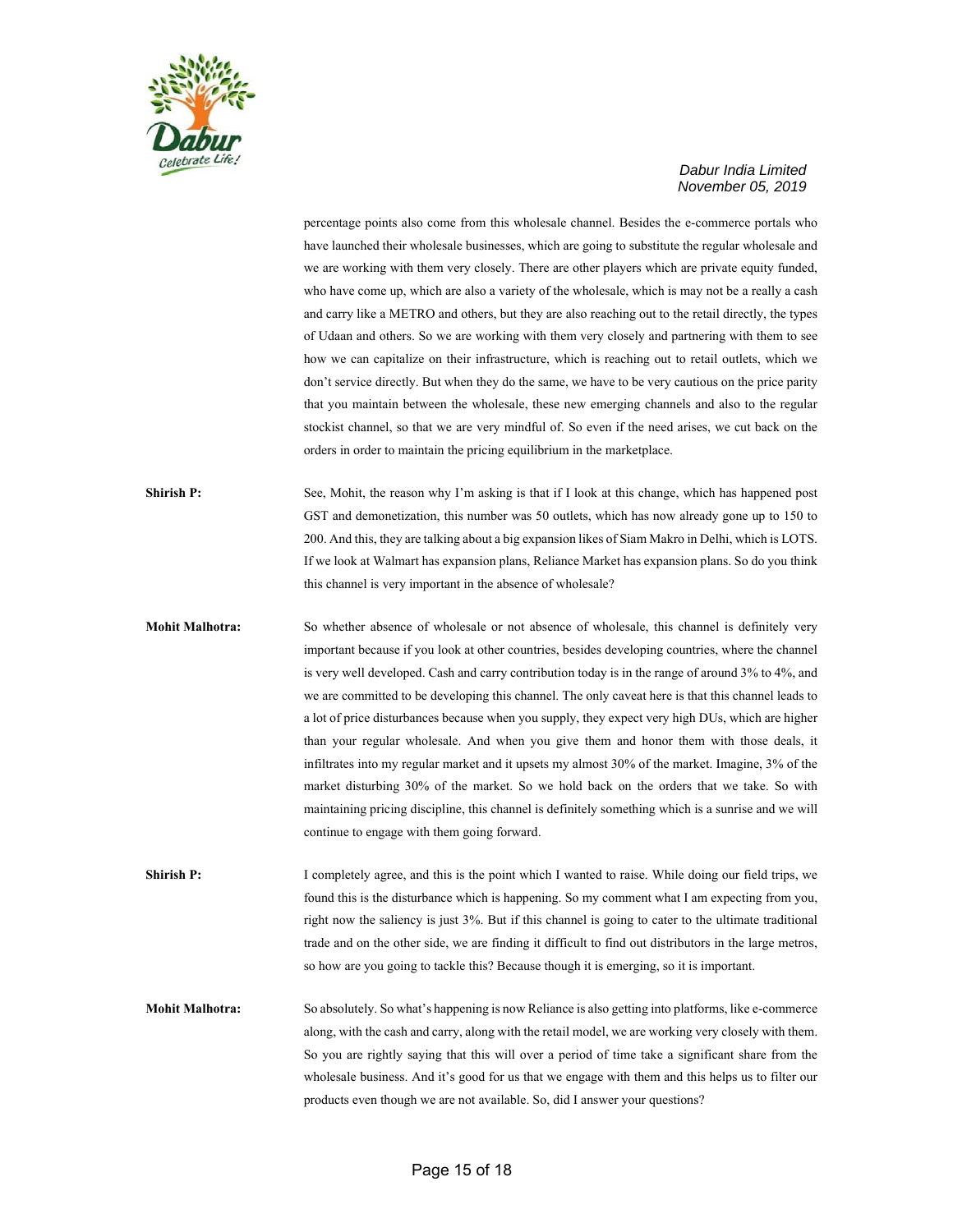

**Shirish P:** Sir, last point on this. What is the margins we offer to these alternative channels? **Mohit Malhotra:** See, we maintain margin parity across our channels, be it distributor, wholesaler, e-commerce or modern trade, because we are very sensitive on the pricing discipline, unlike other companies because they are sunrise channels and they would want to engage with them, they will do annual DOTs and, therefore, offer high margins. We maintain a nondiscriminatory policy when it comes to margins and pricing across all channels. **Shirish P:** Okay. All right. Just last one question on Oral Care, I mean we have discussed it so much. You said that the herbal, ayurvedic and natural is growing almost 30% of the portfolio, 10% plus it's growing. So which segment is declining? Is the low price pack declining? Which segment? I mean,

September, the category has declined?

I fail to understand why the category is declining because if you look at the exit number of

**Mohit Malhotra:** Correct. So therefore the herbal and natural segment, around 30% of the total market, which is growing at 10%. So the balance part of 70% of the market segment is the one which is declining. Now how to subsegment that market of 70%, either on price points, I don't think it's the price point. So high price would be declining definitely, but the low price would be growing, I would imagine. But the segmentation should not be just done basis the price point. It has to be done basis the product and the usage. Now Gel market, to me, I think low price gels would be growing, high price gels would be declining. Calcium carbonate white toothpaste should be declining. Herbal players are the ones that are growing. Low price white players who would be increasing penetration would be growing. High packs of white would be declining. Sensitive and more benefit-oriented players would be growing, and more generic calcium carbonate would be declining. So there could be several cuts of segmentation that you can do in Oral Care in the 70% of the market to provide that segmentation. So pricing, I don't think is the right segmentation variable to cut the market in these subsegments.

#### **Rahul Ranade from Goldman Sachs**

**Rahul Ranade:** Sir, just one question. Wanted to know how the gift pack business has done for us since, I think, most of it would have come in this quarter since the festivals were earlier.

**Mohit Malhotra:** Yes. The gift pack business essentially came in October for us and it has done reasonably well. So when I talked about little green shoots in our business, I mentioned Foods business was a gift pack business. So gift pack has done well. So Diwali gift pack has done reasonably all right. Outside of gift pack, the other business is what is very sluggish for us. That being said, if you look at segmentwise reporting, our margins have also gone down in the Foods business. That is on account of the gift packs, which are little margin dilutive to the regular business.

**Rahul Ranade:** Okay. But most of it came in October here, you are saying, is it?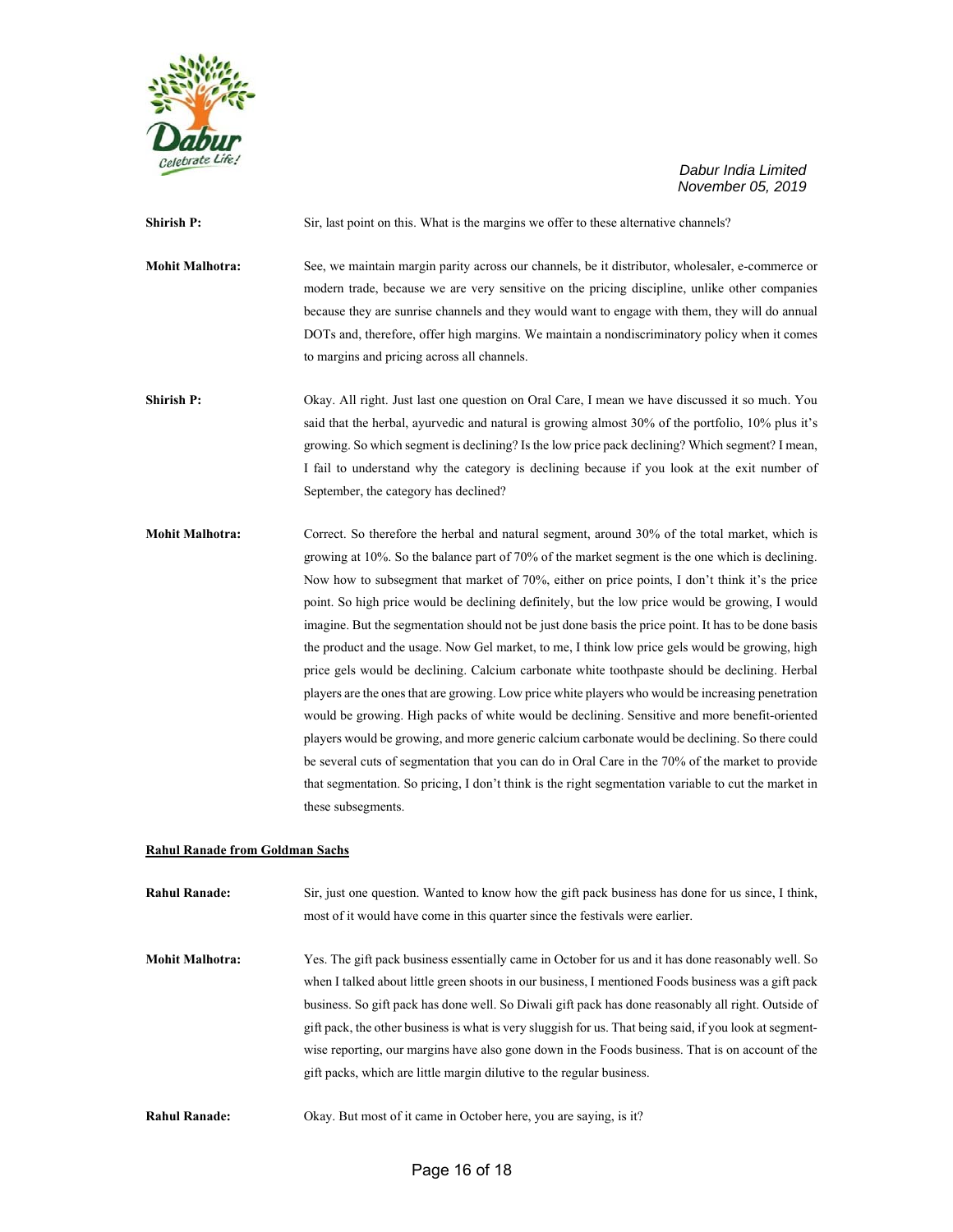

**Mohit Malhotra:** Yes. Most of it came game in the October. Diwali was end of October 27th. There was a marginal loading, which would have happened in the month of September. I think majority happened in the month of October only for us.

#### **Percy Panthaki from India Infoline**

- **Percy Panthaki:** Sir, Percy again. Just one follow-up on the tax rate, which has already been asked, but I just wanted to know the ETR for the consol business, not just the standalone, if you could provide that? And also secondly, the ETR which comes in the P&L is one thing, but how much will the tax be in terms of the cash flow basis?
- **Lalit Malik:** Well, I think whatever we have talked in terms of the cash flow is the one that we paid on account of effective MAT rate. On account of consolidation, again, the rate that you see here in this quarter is around 12.3% or so. But this has got a very different country mix, wherein if you look at our Dubai business, it is nontaxable, but if you look at U.S., it is taxable. So a lot depends upon the profit mix of a country that we have. However, for this quarter, if you look at it, it is around 12.3%.
- **Percy Panthaki:** My question was more on a full year basis. Quarter, I can understand there will be a lot of volatility and there is adjustment of Q1 also. But for a full year FY20 and FY21 and then FY22 onwards, what will be the ETR on a consol basis?
- Lalit Malik: Sure. So I will first tell you on a standalone basis, which I said earlier. It is going to be 17.5% for this fiscal year as well as for the next fiscal year. And going forward, it appears to be between 22% to 24%. However, we are working out to see what are the opportunities available to optimize that further. As far as the consolidation is concerned, on an annualized basis, we should be somewhere, if you look at in the past, we were around 18% to 20% on a consolidation basis. But again, it will depend upon the country mix, how it is going to pan out.
- **Percy Panthaki:** Okay. And the tax rate that we see in the P&L versus the tax rate as per the cash flow, will it be the same?
- Lalit Malik: That's right. So that's what I said, because what we are doing is with regard to this effective MAT rate, that's where we pay, it may have some adjustment on account of TDS that is being deducted, etc. But at a very, very broad level, it is in line with what we see as a charge in the P&L.
- **Percy Panthaki:** Okay. So on a consolidated basis, in the P&L, you are likely to see around 20% for the next two years. And even after 2022, it will be at 20% only or after 2022, it will increase?
- Lalit Malik: So just to clarify again that when we talk about next two years, because my standalone will come down to around 17.5%, in the past. I said we were around 20%, 21% in consolidated in the past, but now it will be lower than 20%, 21% on a consolidated basis.